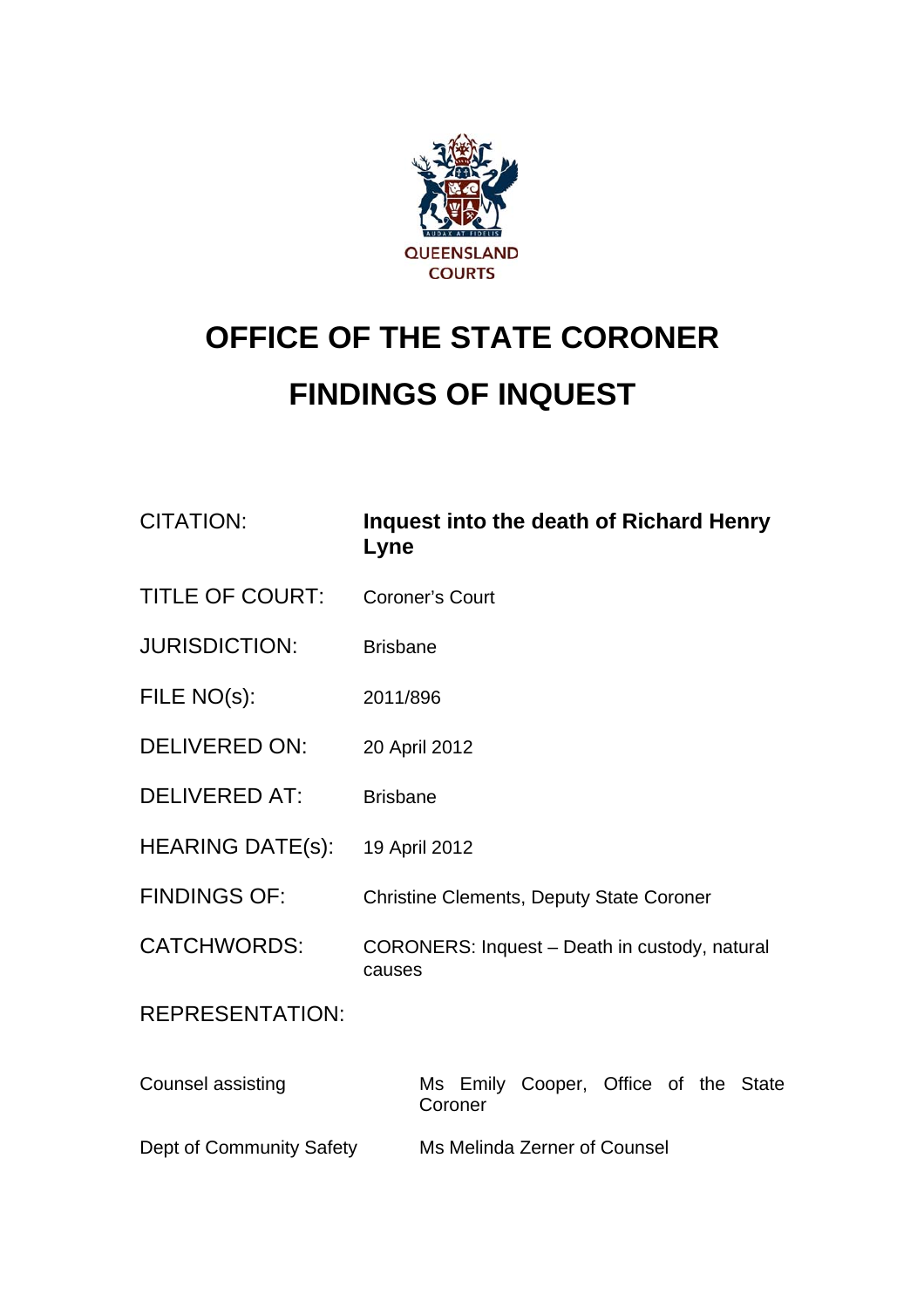- 1. Richard Henry Lyne was born on 21 June 1941. He died on 11 March 2011 in the Maryborough Base Hospital at Maryborough in Queensland. He was 69 years of age at the time of his death.
- 2. His death was mandatorily reportable to the coroner as, at the time of his death, he was in the custody of Queensland Corrective Services. Prior to his transfer to the Maryborough Base Hospital he was residing as an inmate at the Maryborough Correctional Centre. At the time of his death he was being detained in custody on remand. He was due to face court again in Bundaberg before a Magistrate on 21 March 2011.
- 3. An initial medical assessment was completed by Offender Health Services on 10 December 2010. It was recorded that he smoked 25 cigarettes per day. However no allergies, cardiac conditions or respiratory conditions or shortness of breath was advised.
- 4. Whilst being held on remand in custody, he fell in his unit. This incident occurred on 22 February 2011 and it was observed that Mr Lyne was subsequently unsteady on his feet and appeared to have suffered some memory loss. He was assessed by Dr Chandana Jayasinghe, who considered he had suffered a heart attack. He was transferred on that same day to the Hervey Bay Hospital for assessment and treatment. It was documented he was suffering from acute coronary syndrome and brachycardia.
- 5. Mr Lyne was cared for in the Intensive Care Unit at the Hervey Bay Hospital. It was recommended he be transferred to hospital in Brisbane for specialist cardiac intervention but he did not initially consent to this plan. He indicated he would think about it.
- 6. On 24 February 2011 Mr Lyne refused to consent to a coronary angiogram procedure or any other invasive treatment related to his condition. He informed medical staff he did not wish to be resuscitated in the case of an acute deterioration in his condition. He was transferred to a medical ward within the Hervey Bay Hospital.
- 7. Subsequently, on 4 March 2011 Mr Lyne was transferred back to the Maryborough Base Hospital. It was proposed he would be transferred to the Princess Alexandra Hospital in Brisbane. Mr Lyne continued to decline active medical intervention or care and he was subsequently placed into palliative care.
- 8. Mr Lyne continued to decline medical treatment. He refused to eat and drink. This led to a psychiatric review to assess his capacity to provide instructions regarding his care. Hospital staff could not contact next of kin. On 4 March psychiatric assessment concluded he was delirious and incapable of informed consent. The treating team then engaged with the Adult Guardian.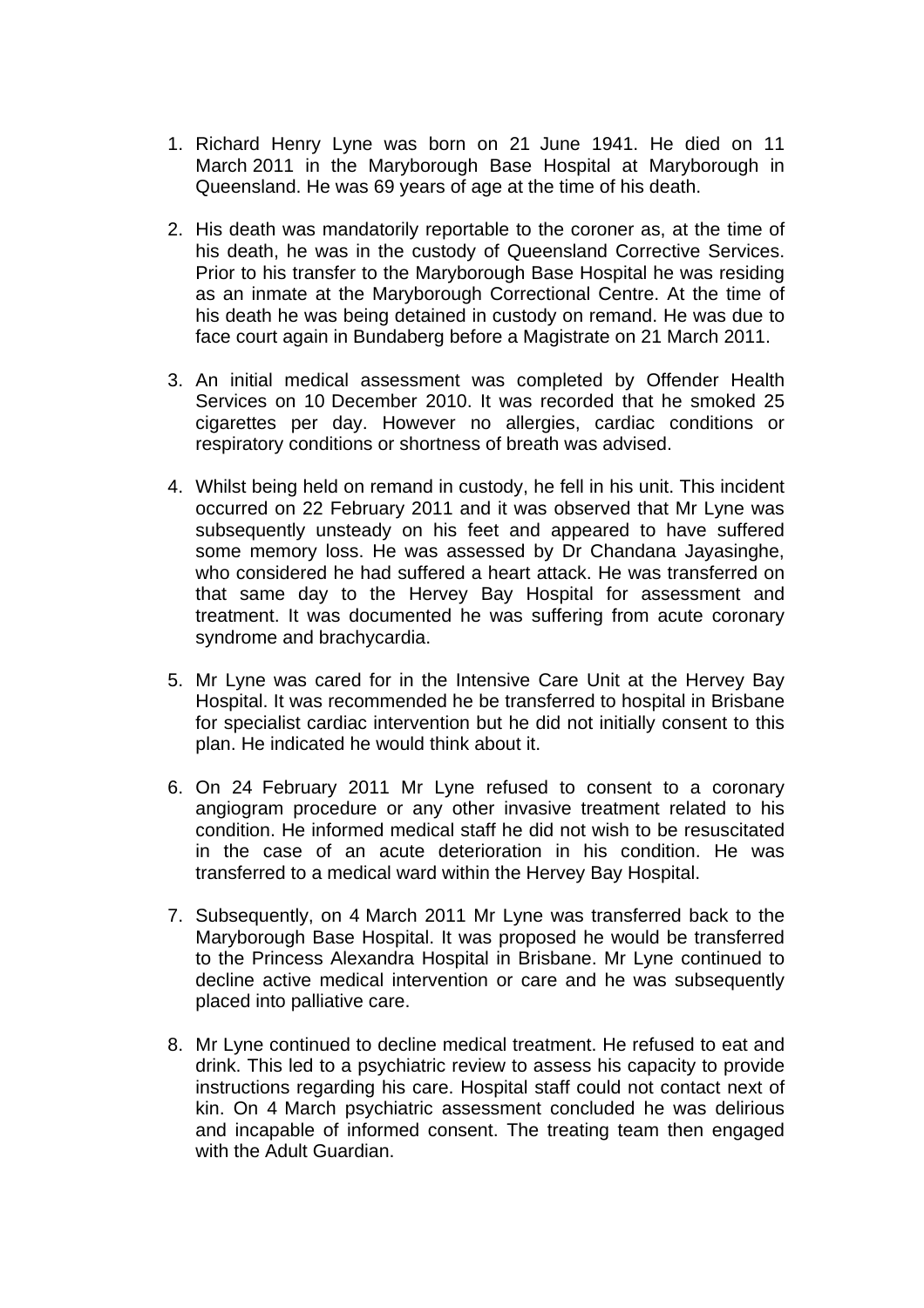- 9. Events progressed as follows. On 5 March Mr Lyne refused medication and food. This situation continued and the only support being received was via intravenous fluids. His condition deteriorated and ultimately a decision was made for palliative care on 10 March.
- 10. Arrangements were in place for a transfer to the Royal Brisbane Hospital but on 11 March, a treating doctor noted his condition had further deteriorated and the transfer arrangement was cancelled. Mr Lyne died at the Maryborough Base Hospital at approximately 12.30 on the afternoon of 11 March 2011.

## *Autopsy*

- 11. A full internal and external examination was conducted by the forensic pathologist, Professor Peter Ellis. It was confirmed Richard Lyne died due to acute myocardial ischaemia as a consequence of underlying coronary atherosclerosis. Underlying hypertensive heart disease and bronchitis contributed to his death.
- 12. It was further noted that a low level of morphine was unlikely to have directly contributed to his death.

## *Medical review*

- 13. An independent medical review was conducted by Professor Bob Hoskins from the Clinical Forensic Medicine Unit. Records from Corrective Services, the Maryborough Base Hospital and Hervey Bay Hospital and the autopsy report were reviewed. Professor Hoskins considered there was nothing to suggest Mr Lyne should have been sent to hospital at any earlier time. He noted Mr Lyne's consistent refusal of nutrition, referral, medication and treatment.
- 14. The intervention and review by a psychiatrist was appropriate at the time to consider whether a depressive element was impacting on Mr Lyne's decision-making capacity.
- 15. Professor Hoskins confirmed Mr Lyne was suffering from cardiovascular disease affecting both his brain and his heart. He had suffered strokes previously. There was a gradual deterioration in his overall condition punctuated by multiple acute events. He considered the timing of the transfer to hospital was appropriate.

## *Conclusion*

- 16. I am satisfied there is no evidence to indicate Mr Lyne died from anything other than natural causes. I am satisfied he received adequate and appropriate medical care whilst an inmate on remand.
- 17. I am satisfied there is no evidence to suggest an earlier transfer from the Maryborough Correctional Centre to hospital would have prevented his death, particularly noting Mr Lyne's consistent refusal of food, drink and medical intervention. Mr Lyne communicated his decision clearly to